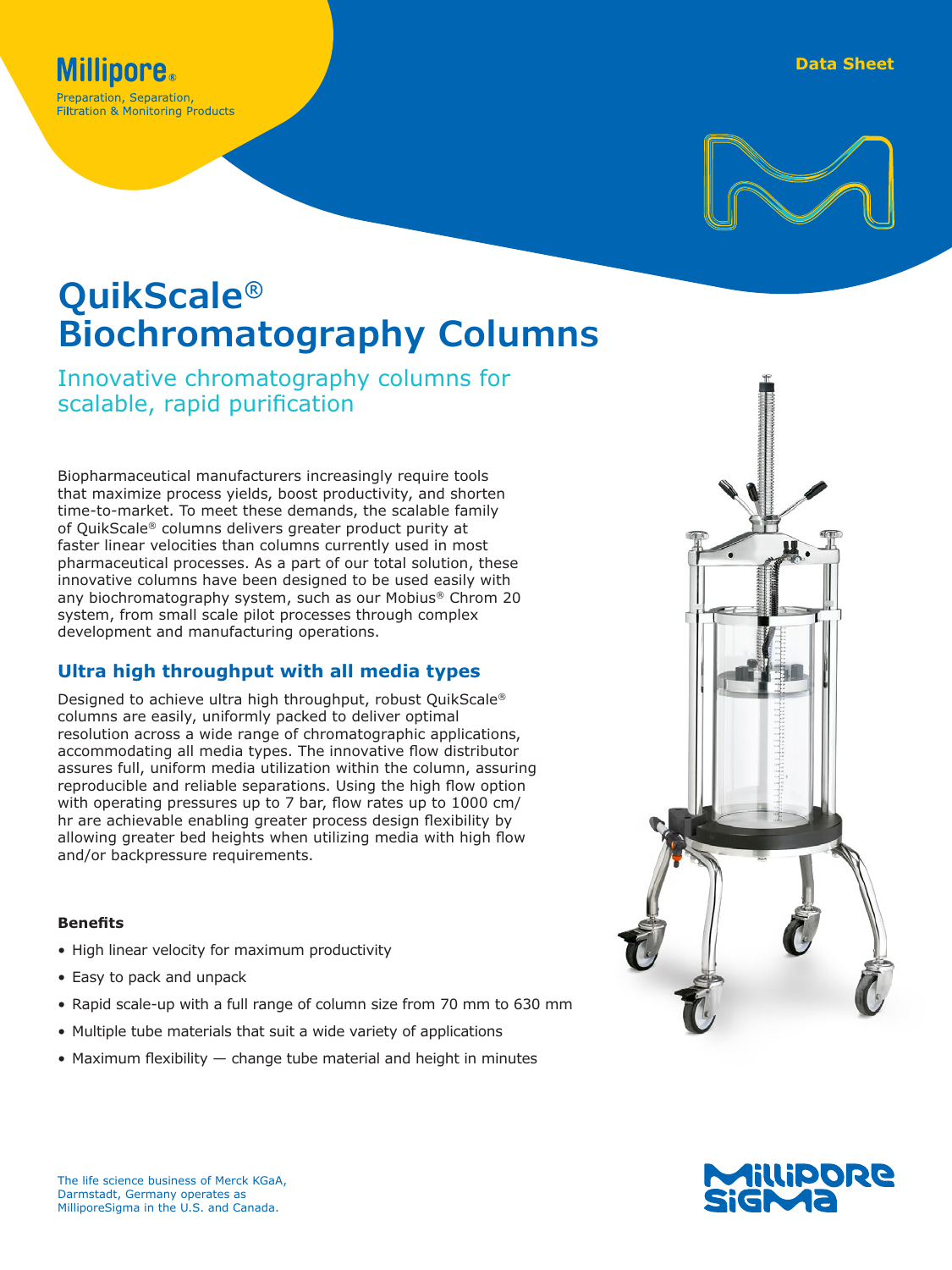## **Fast packing and unpacking**

Column packing, processing, and unpacking are performed faster and with less effort. There's no heavy lifting or complex disassembly involved; all components remain attached to the column. An optional removable lower end-cell makes unpacking simple and quick. The simple design eliminates the need for tools and hoists during packing and unpacking.

A yoke and central screw mechanism supports the flow distributor, ensuring this assembly easily moves during packing and unpacking. The flow distributor makes it easy to pack uniform beds. The flow distributor can be swiveled to afford easy access for maintenance without the need to lift the adjuster assembly from the column.



## **Flow distributor seal technology ensures reliable, fail-safe operation**

To make packing simple and efficient, the seal is spring force actuated and uses air to deactivate the seal. This design offers smooth vertical movement, and allows the flow distributor assembly to be gently positioned and secured, without disrupting the packed bed.



The bed support, which is available for 10 μm,

20 μm, and 30 μm sizes, consists of stainless steel mesh screens that enhance flow distribution efficiency. The screens, unlike plastic supports, allow the passage of air without requiring pre-wetting.

## **Predictable, scalable performance**

Column materials and geometries were carefully chosen to ensure consistent chromatographic performance from lab scale to production. QuikScale® columns are available in nine diameters from 70 mm to 630 mm. Stainless steel mesh screens, flow cells and column tubes for each column diameter are made of the same materials and are designed to ensure reliable performance across the range of column diameters. Column materials, a unique seal design, and optimized flow distribution, all contribute to creating predictable, scalable processes.

## **Choice of three column tube materials, for any application**

QuikScale® columns meet a broad range of applications. Tubes are offered in three materials:

- Cast acrylic, resistant to breakage with improved ethanol resistance and low protein binding
- Glass, suitable for a wide range of process application
- Stainless steel for improved corrosion resistance and high cleanability

All materials used in the manufacture of the column that come into contact with the process stream conform to relevant sections of the FDA Code of Federal Regulations Volume 21, parts 170 to 199, or have passed USP Class VI tests for toxicity.

## **Dependable construction for longlasting, reliable performance**

Durable frame design and construction, as well as robust tube materials ensure excellent physical stability to deliver years of trouble-free operation. Specially developed tube manufacturing technology results in excellent tube quality on a consistent basis. This reliability, throughout the QuikScale® column product line, is important for generating reproducible performance critical in pharmaceutical manufacturing.

## **Modular design**

A full line of accessories and installation kits enables quick set-up. Versatile configurations make it easy to adapt columns for use in multiple process applications.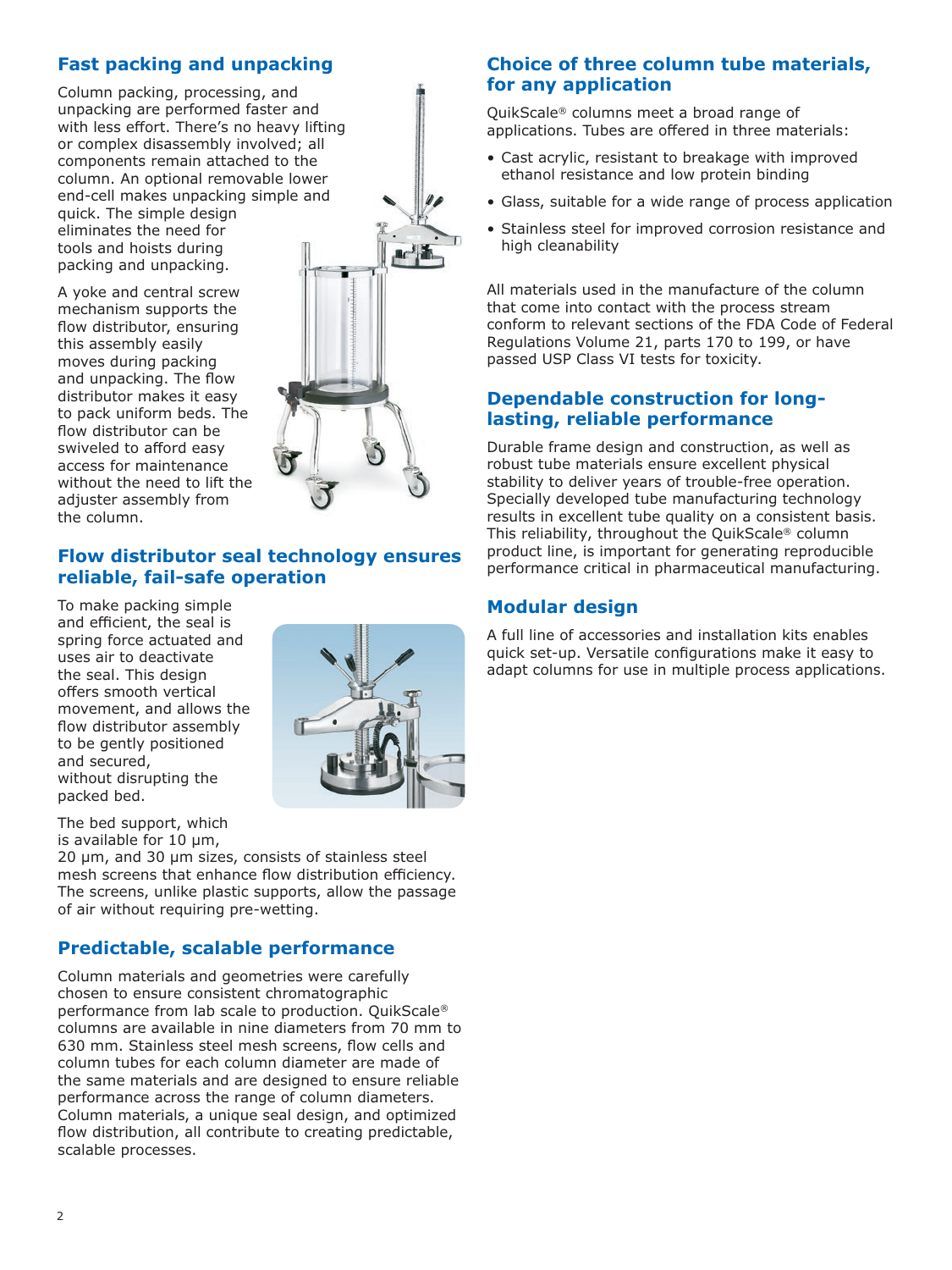



#### **Figure 1. Quick and reliable scale-up**

Separation of ovalbumin from trypsin inhibitor was scouted on a Millipore Vantage® L column (22 mm). The process was then linearly scaled up (418X by volume, 20X by diameter) to a 450 mm QuikScale® column with highly comparable results.



#### **Figure 2. Before and after images of riboflavin presence (green) in a 100 mm QuikScale® column**

Glass 100 mm and acrylic 450 mm Quikscale® columns were challenged with a concentrated riboflavin solution and subsequently cleaned with 0.5 M NaOH.

## **Chemical resistance of QuikScale® Columns**

Chemical compatibility chart Specification Sheet - 20513903

## **Simple and convenient to clean and operate**

QuikScale® columns are designed for clean-in-place (CIP), low maintenance, and sanitary operation. Smooth surface finish minimizes entrapment of contaminants and prevents corrosion. The elimination of O-rings in product contact areas prevents unswept surfaces, providing better cleanability.

A riboflavin clearance test performed on QuikScale® columns demonstrated that they can be effectively sanitized. Glass 100 mm and acrylic 450 mm Quikscale® columns were challenged with a concentrated riboflavin solution and subsequently cleaned with 0.5 M NaOH. The observable removal of riboflavin (**Figure 2**) indicates that there are no dead flow areas within the Quikscale® columns and that all areas are swept with sufficient and consistent velocity.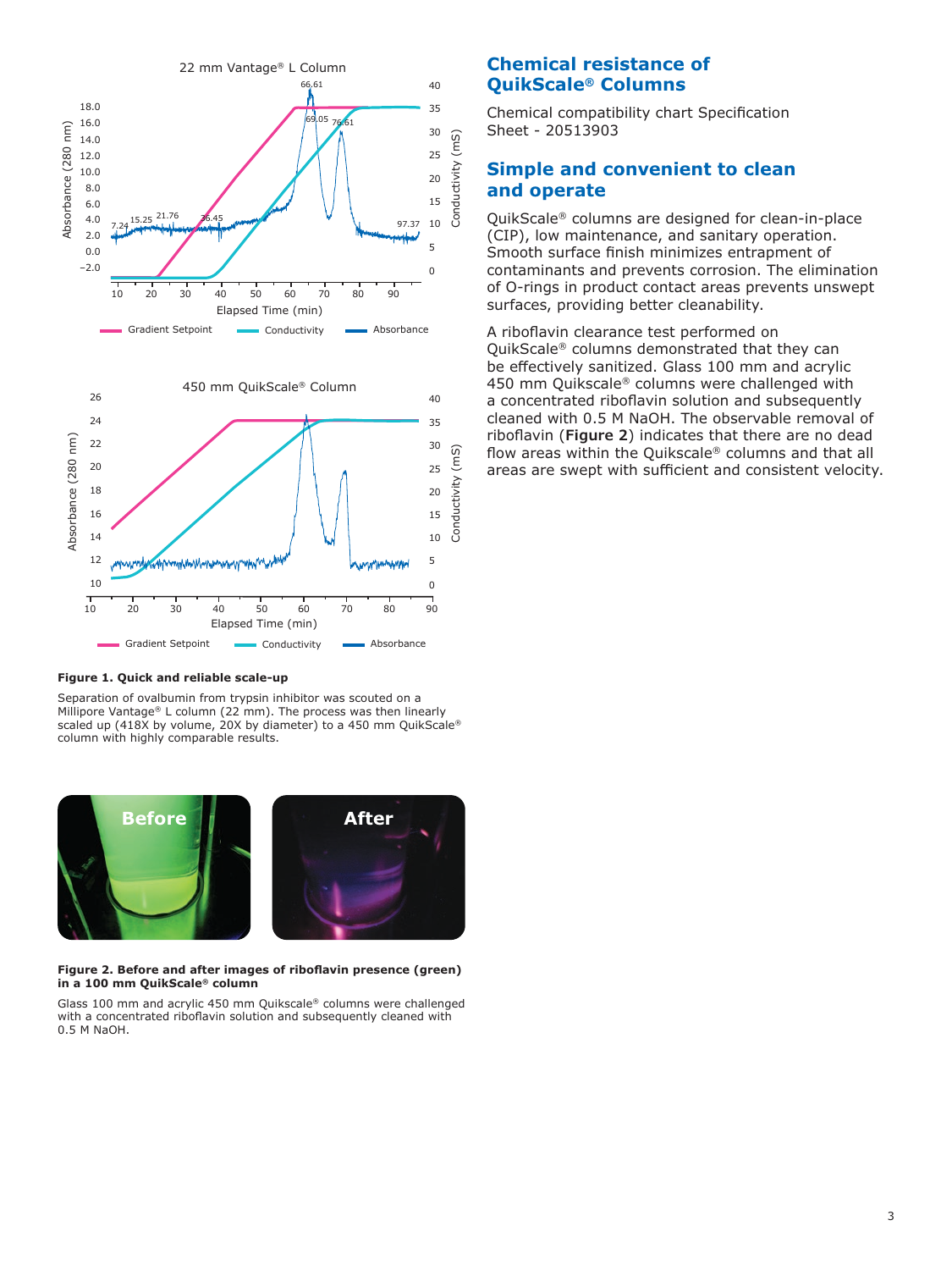## **Ordering information**

## **QuikScale® Columns – GA and GS Range**

The QuikScale® column is available in two different configurations. For applications that require frequent packing and unpacking, the column may be ordered with a removable end cell (GA) and optional transport dolly. For applications that require infrequent packing a fixed bottom end cell is available (GS).

| <b>Standard QuikScale® Columns</b> |                  |                                 | <b>Catalogue Number</b> |          |          |
|------------------------------------|------------------|---------------------------------|-------------------------|----------|----------|
| <b>Column Diameter</b>             | <b>Material</b>  | <b>Pressure</b><br>Rating (bar) | <b>Tube Length</b>      |          |          |
| (nominal)                          |                  |                                 | 550 mm                  | 800 mm   | 1100 mm  |
| 70 mm                              | Acrylic          | 7                               | GA071711                | GA071712 | GA071713 |
|                                    |                  |                                 | GS071711                | GS071712 | GS071713 |
|                                    | Glass            | $\overline{7}$                  | GA072711                | GA072712 | GA072713 |
|                                    |                  |                                 | GS072711                | GS072712 | GS072713 |
| 100 mm                             | Acrylic          | 7                               | GA101711                | GA101712 | GA101713 |
|                                    |                  |                                 | GS101711                | GS101712 | GS101713 |
|                                    | Glass            | $\overline{z}$                  | GA102711                | GA102712 | GA102713 |
|                                    |                  |                                 | GS102711                | GS102712 | GS102713 |
| 140 mm                             | Acrylic          | $\overline{7}$                  | GA141711                | GA141712 | GA141713 |
|                                    |                  |                                 | GS141711                | GS141712 | GS141713 |
|                                    | Glass            | 6                               | GA142611                | GA142612 | GA142613 |
|                                    |                  |                                 | GS142611                | GS142612 | GS142613 |
| 200 mm                             | Acrylic          | 7                               | GA201711                | GA201712 | GA201713 |
|                                    |                  |                                 | GS201711                | GS201712 | GS201713 |
|                                    | Glass            | 4.8                             | GA202511                | GA202512 | GA202513 |
|                                    |                  |                                 | GS202511                | GS202512 | GS202513 |
| 250 mm                             | Acrylic          | 5                               | GA251511                | GA251512 | GA251513 |
|                                    |                  |                                 | GS251511                | GS251512 | GS251513 |
|                                    | <b>Stainless</b> | 5                               | GA253511                | GA253512 | GA253513 |
|                                    |                  |                                 | GS253511                | GS253512 | GS253513 |
| 300 mm                             | Acrylic          | 5                               | GA301511                | GA301512 | GA301513 |
|                                    |                  |                                 | GS301511                | GS301512 | GS301513 |
|                                    | Glass            | 3                               | GA302311                | GA302312 | GA302313 |
|                                    |                  |                                 | GS302311                | GS302312 | GS302313 |
|                                    | <b>Stainless</b> | 5                               | GA303511                | GA303512 | GA303513 |
|                                    |                  |                                 | GS303511                | GS303512 | GS303513 |
| 350 mm                             | Acrylic          | 5                               | GA351511                | GA351512 | GA351513 |
|                                    |                  |                                 | GS351511                | GS351512 | GS351513 |
|                                    | <b>Stainless</b> | 5                               | GA353511                | GA353512 | GA353513 |
|                                    |                  |                                 | GS353511                | GS353512 | GS353513 |
| 450 mm                             | Acrylic          | 5                               | GA451511                | GA451512 | GA451513 |
|                                    |                  |                                 | GS451511                | GS451512 | GS451513 |
|                                    | <b>Stainless</b> | 5                               | GA453511                | GA453512 | GA453513 |
|                                    |                  |                                 | GS453511                | GS453512 | GS453513 |
| 630 mm                             | Acrylic          | 3                               | GA631321                | GA631322 |          |
|                                    | Stainless        | 3                               | GA633321                | GA633322 |          |

## **Spare parts and accessories**

The QuikScale® columns are complemented by a range of spare parts and accessories, including:

- High flow kit
- Process valves
- Connection kits
- Seals, clamps and adapters
- Bubble traps
- Column tube kits
- Replacement parts

Please refer to the Spare Parts list (70, 100, 140 mm) – MK\_SS4989EN – for more information.

## **Support for your application needs**

We have the know-how to provide you with everything you need for your process development applications. Technical briefs describe the benefits you will acquire when using the QuikScale® columns. For more information, call our Technical Service department or ask your Application Specialists for in-depth technical notes. An operator's manual contains full details of components, packing, testing, procedures for cleaning and sanitizing, troubleshooting and the spare parts list.